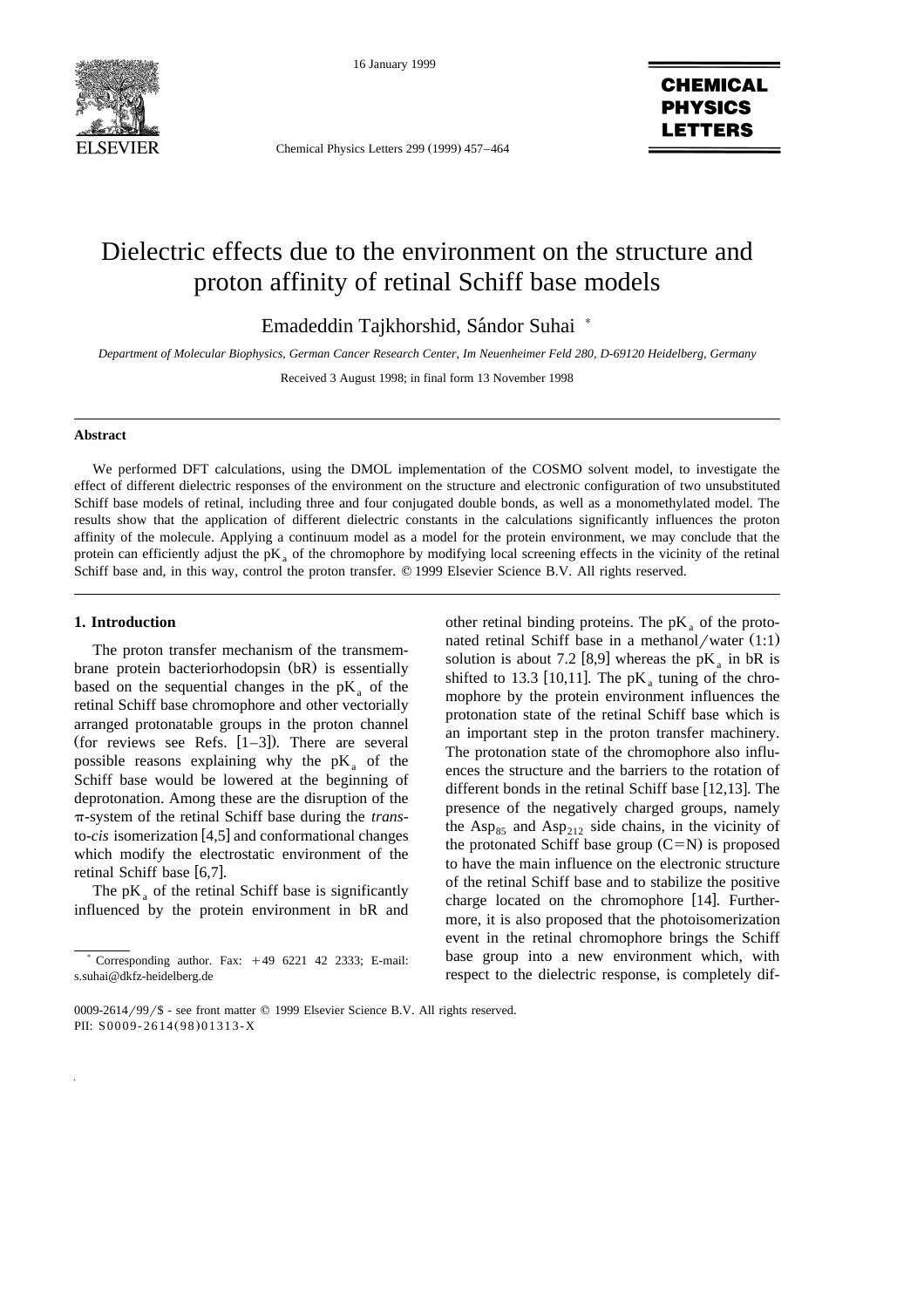ferent from the original one. Therefore, the proton transfer can be induced by conformational changes due to photoisomerization.

There are many theoretical studies on different Schiff base models  $[12-17]$ . Many of these studies have given no apparent attention to effects of the surrounding protein matrix or a dielectric medium. The importance of the dielectric response in a protein environment has been well substantiated after the pioneering work of Warshel and Levitt [18].

Here we report that dielectric effects cause significant changes in the calculated proton affinity of the Schiff base models studied. The results show that even a relatively low dielectric constant of  $\varepsilon = 4.0$ , which is widely used as a rough average estimate for the protein environment, may induce a large change in the proton affinity (PA) of the chromophore, as compared to gas-phase calculations. Although we are not explicitly considering the protein environment, the results show that changing the dielectric constant from 4.0 to 2.0 or 6.0 which quite possibly happens in the protein environment (particularly after photoisomerization) may significantly change the PA of the Schiff base group.

#### **2. Computational details**

All DFT calculations were performed using the DMOL program [19] running on a Silicon Graphics ORIGIN 2000. High quality double numeric atomic orbital basis sets including polarization functions (DNP) were applied for all of the calculations. The fine grid and standard DMOL partitioning scheme were employed, which amounts to about 2000 integration points per atom. These DMOL parameters lead to quite accurate results for molecular structures and energies  $[20]$ . Becke  $[21]$  gradient corrected exchange energy and the Lee–Yang–Parr  $[22]$  gradient corrected correlation energy were used for the DFT calculations. Optimization of the molecular structures was done by using analytical gradients and the BFGS Hessian update method. Optimization was done until the change in the maximum value of gradients was less than  $10^{-5}$  a.u. The default value of  $10^{-6}$  a.u. was used as the SCF convergence criterion.

The calculation of the solvation effects was done by DMOL/COSMO (conductor screening model) program [19,23]. The model provides accurate gradients allowing geometry optimization of the solute within the dielectric continuum. Dielectric constants of  $\varepsilon = 1.0, 2.0, 4.0, 6.0,$  and 78.4 were used which correspond to the gas-phase, different models for protein environments, and water at room temperature, respectively. The default values of the radii of different atom types were used for the generation of the cavity. The atomic charges are derived from the Mulliken population analysis.

The gas-phase proton affinity  $(PA)$  of a compound B can be calculated as the negative standard reaction enthalpy of protonation at 298.15 K:

$$
B + H^{+} \rightarrow BH^{+}
$$
  
\n
$$
PA = -[E_{DFT}(BH^{+}) - E_{DFT}(B) + (E_{vib}(BH^{+}) -E_{vib}(B))] + \frac{5}{2}RT
$$
\n(1)

where  $E_{\text{DFT}}$  will be obtained from the DFT calculations,  $E_{\text{vib}}$  includes the zero point energy and temperature corrections to the vibrational enthalpy and  $5/2 RT$  includes the translational energy of the proton and the  $\Delta$ (PV) term. In a previously reported study it was shown that the inclusion of zero point energies into the calculation of PA of a model Schiff base did not have any significant effect on the relative PA values in different Schiff base models [12]. Because of the comparative nature of the study and because of the cost of the calculations,  $E_{vib}$ terms will not be considered in the calculation of PA values.

#### **3. Results and discussion**

We used two unsubstituted and one monomethylated Schiff base models for this study. We will refer to the unprotonated and protonated species of the unsubstituted model Schiff bases as SB*n* and PSB*n*, respectively, where *n* is the number of the conjugated double bonds in the model. The monomethylated species will be referred to as Met-PSB3 and Met-SB3, for protonated and unprotonated species, respectively. The structure and the numbering scheme of the Schiff base models are depicted in Fig. 1.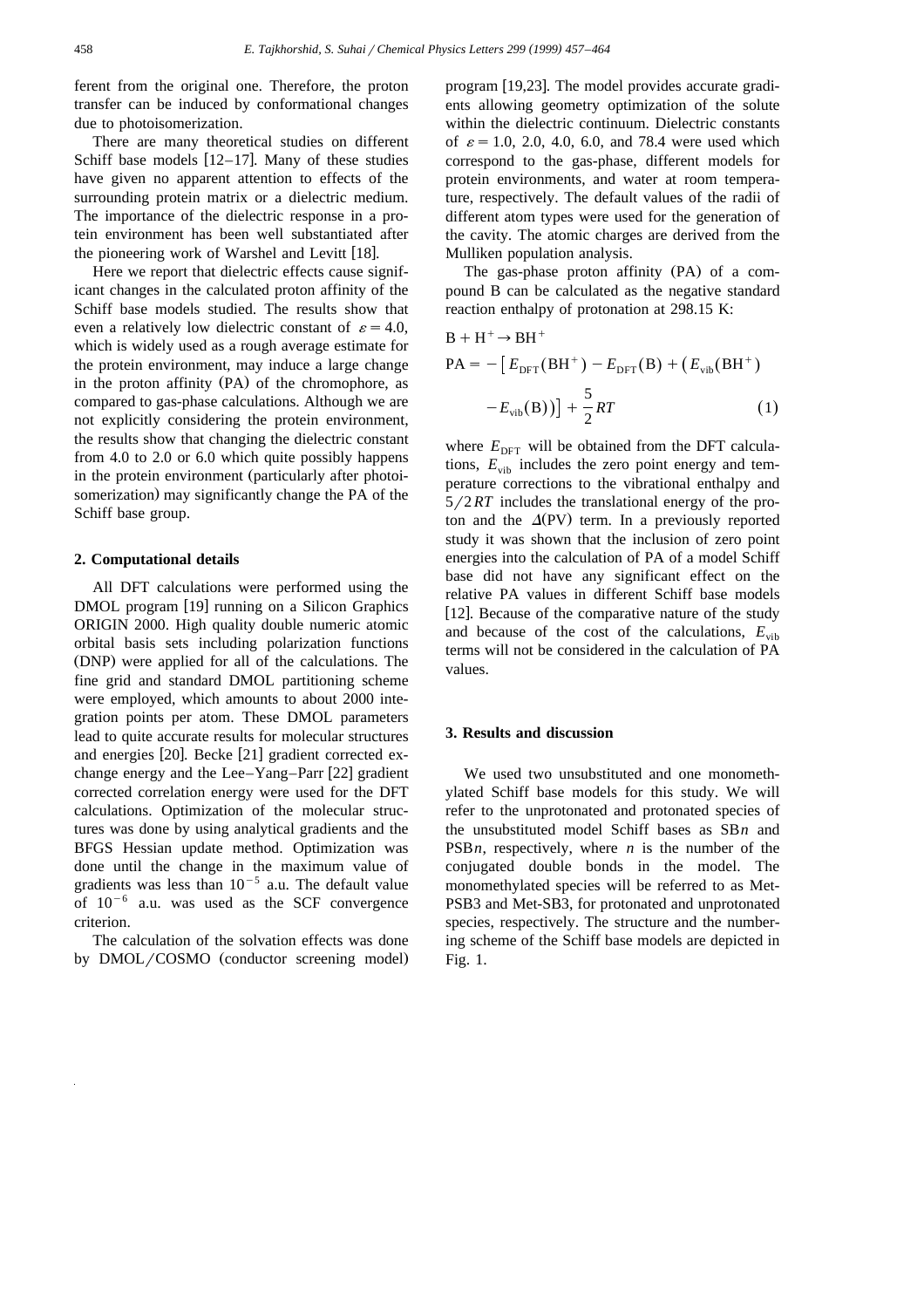

Fig. 1. The structure of the Schiff base models used in the present study. Atom and bond numbering conventions start from the atom  $N_1$  and continue toward the other terminus of the polyene chain. All Schiff base models are considered in the form of protonated (PSB3, Met-PSB3 and PSB4) and unprotonated (SB3, Met-SB3 and SB4) species, respectively.

The relative energies calculated for the optimized structures of the model Schiff bases are compiled in Table 1. As can be observed in Table 1, the application of larger dielectric constants results in the stabilization of the models. As expected, this stabilization

Table 1

Relative energies (kcal/mol) of the protonated (PSB3, Met-PSB3 and PSB4) and unprotonated (SB3, Met-SB3 and SB4) species of the model Schiff bases calculated using different dielectric constants

| $\mathcal{E}$    | 1.00 | 2.00     | 4.00     | 6.00     | 78.40    |
|------------------|------|----------|----------|----------|----------|
| PSB <sub>3</sub> | 0.00 | $-22.54$ | $-38.14$ | $-44.20$ | $-56.87$ |
| SB <sub>3</sub>  | 0.00 | $-1.90$  | $-3.71$  | $-4.41$  | $-6.09$  |
| Met-PSB3         | 0.00 | $-21.69$ | $-36.74$ | $-42.59$ | $-54.87$ |
| Met-SB3          | 0.00 | $-1.85$  | $-3.67$  | $-4.44$  | $-6.17$  |
| PS <sub>B4</sub> | 0.00 | $-20.45$ | $-34.82$ | $-40.44$ | $-52.24$ |
| S <sub>B4</sub>  | 0.00 | $-1.97$  | $-3.99$  | $-4.82$  | $-6.71$  |

The relative energies are calculated with respect to the gas-phase energies for each molecule.

turned out to be much larger for the protonated species, PSB3, Met-PSB3 and PSB4, than for the unprotonated species, SB3, Met-SB3 and SB4, respectively. Because of the presence of a net positive charge, after inclusion of the solvent model into the calculations, a larger coupling between the molecule and the medium is expected for the protonated species and, therefore, larger stabilization effects are expected for the protonated species.

One of the interesting points which can be seen in Table 1 is that by changing the environment of the Schiff base from a gas-phase model ( $\varepsilon = 1.0$ ) to an environment with a dielectric response of  $\varepsilon = 2.0$  we get stabilization energies of about  $20$  kcal/mol. This observation clearly points out the importance of the consideration of the dielectric response of the environment in the calculations, especially for quantitative studies.

From the data presented in Table 1, it can be noticed that the protein environment may efficiently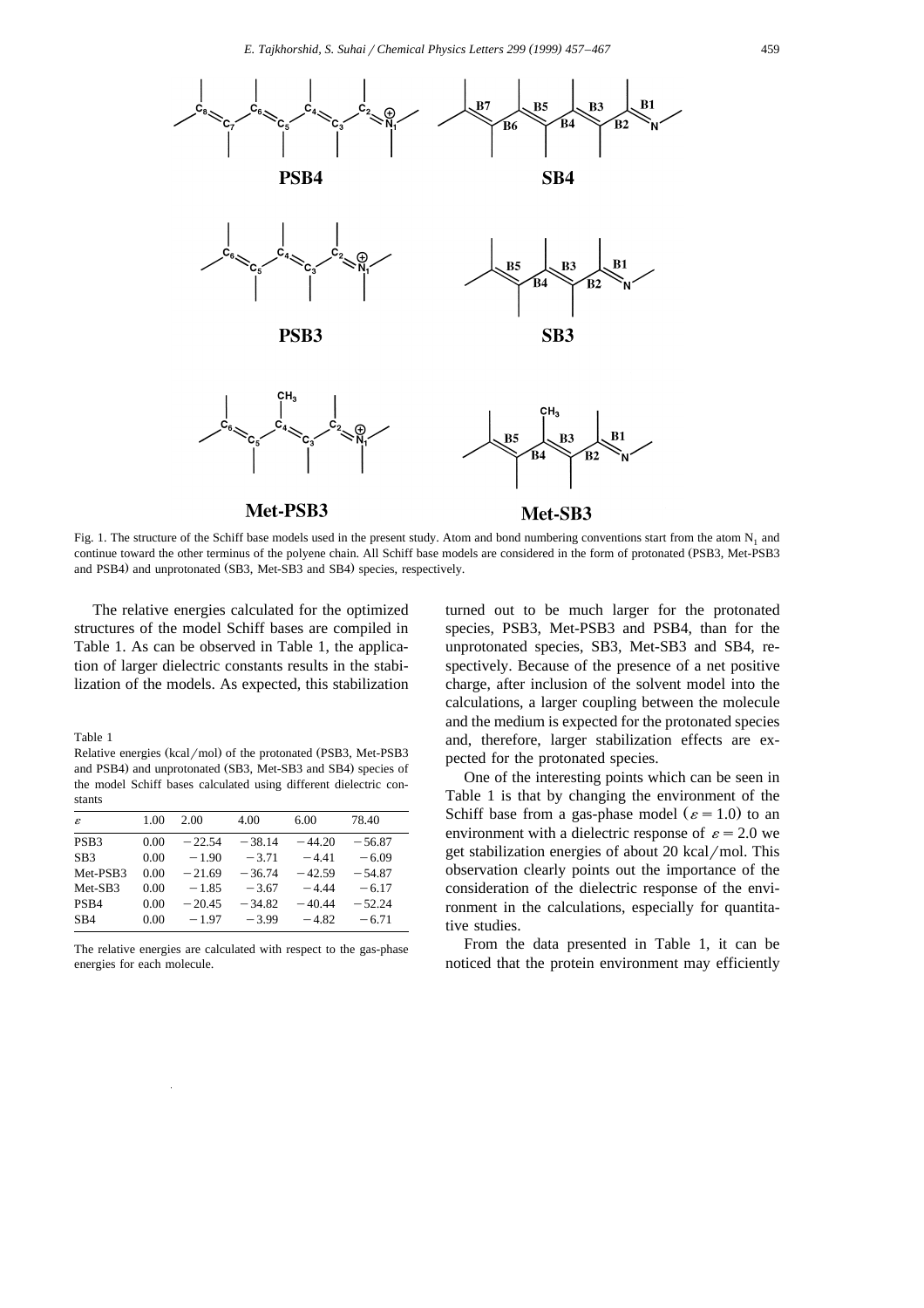influence the  $pK_a$  of its chromophore by slightly modifying the local environment of the retinal Schiff base which exposes the chromophore to a different dielectric response of the medium. Comparison of the stabilization energies, obtained from the application of different dielectric constants, shows that the protonated Schiff base models can be stabilized by 14.0–16.0 and  $20.0-22.0$  kcal/mol when the chromophore moves from an environment of  $\varepsilon = 2.0$  to a new environment manifesting dielectric responses of  $\varepsilon$  = 4.0 and  $\varepsilon$  = 6.0, respectively.

The dielectric response of the medium also stabilizes the unprotonated species. Therefore, in order to estimate the potential effect of the local changes of the environment on the  $pK_a$ , it is more helpful to compare the PA values. They have been calculated for the three Schiff base models using different dielectric constants and are presented graphically in Fig. 2. The results clearly show that the  $pK_a$  of the chromophore can be efficiently adjusted by a slight modification of the dielectric response of the environment. The change of the dielectric constant from  $\varepsilon$  = 2.0 to  $\varepsilon$  = 4.0 or  $\varepsilon$  = 6.0, causes a PA change of the PSB3 by  $14.0$  and  $19.0$  kcal/mol, respectively. These PA changes correspond to  $pK$ , shifts of 10 and 13 pH units, respectively. Therefore, these changes are quite efficient in the control of the protonation state of the chromophore as the central part of the proton transfer path.



Fig. 2. Proton affinities of PSB3, Met-PSB3 and PSB4 model Schiff bases for the gas-phase calculation ( $\varepsilon = 1.0$ ) and COSMO solvent model calculations using different dielectric constants. In each model, the proton affinity  $(PA, kcal/mol)$  of the molecule has been calculated on the basis of the energy difference of the protonated and unprotonated species, respectively (see Eq.  $(1)$ ).

The calculated PA values for the Schiff base models change more remarkably in the low dielectric constant region ( $\varepsilon = 1.0-6.0$ ), as compared to the values obtained for the dielectric constant of  $\varepsilon =$ 78.4. With respect to the aqueous solution, however, it has to be mentioned that other effects of the solvent molecules, particularly H-bond formation with the solute, cannot be considered by only applying continuum solvent models. It has been shown that the inclusion of the explicit solvent molecules into the calculations is essentially important for some molecular systems  $[24]$ . Therefore, extending these results to conclusions about the effect of water has to be done with careful attention to other possible interactions.

With respect to the effect of the protein, it has to be stressed also that we did not explicitly consider the protein environment in our calculations. We have only modeled different local environments of the Schiff base group by changing the coupling strength of the applied continuum model changing dielectric Ž constant applied in the calculation). Compared to the aqueous solution, the explicit interactions between the solute and the environment could be even more important in the case of the interaction of the chromophore and the protein environment. Similarly to an aqueous solution, and perhaps more complicated, local effects are possible within the binding pocket of the chromophore in the protein environment. Any strong local dipole may remarkably potentiate or weaken the stabilization effect which has been studied here by considering the protein environment as a continuum. However, at the present time the computational costs are prohibitive for including the whole protein environment in ab initio calculations. In this respect, in order to get more insight into the interaction mode of chromophore and protein, explicitly considering the protein, using, for example semi-empirical methods, and/or the application of hybrid QM-MM methods is quite promising.

We have shown previously that the calculated PAs significantly depend on the length of the conjugated double bonds [12]. The presence of methyl groups in the main chain can also influence the calculated PA of the molecule. In our first study, after the addition of methyl groups to a model Schiff base with six conjugated double bonds, we only observed PA changes of about  $0.3-1.4$  kcal/mol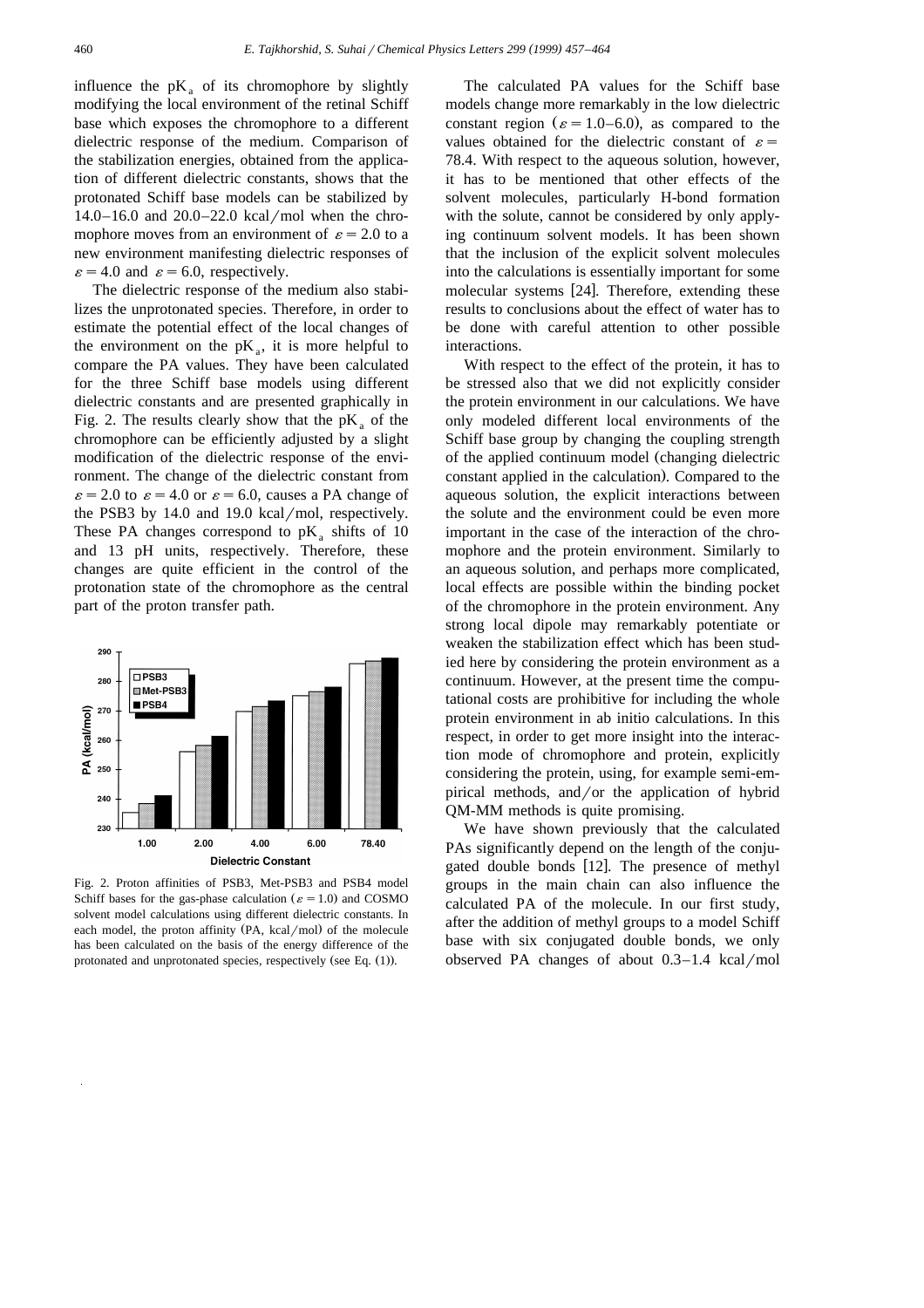[12]. Further calculations showed, however, that the consideration of enough number of methyl substitutions, specially in the terminal region of the conjugated chain, may significantly increase the PA of the model [15]. Therefore, it can be helpful to calculate the effect of the solvent on more realistic models of the retinal Schiff base with the same number of conjugated double bonds and methyl substitutions. These calculation are being performed in this laboratory. With respect to the studied methylated species in the present work, as can be seen in Fig. 2, the addition of a methyl group on C4 increases the calculated PA of the model Schiff base from 235.48  $kcal/mol$  (PSB3) to 238.49 kcal/mol (Met-PSB3) in gas-phase calculations. The increase in PA can be related to the stabilization effect of the methyl group on the positive charge in the protonated species. This stabilization effect, however, turned out to be more significant in gas-phase calculations and by the application of larger dielectric constants, the PA difference of PSB3 and Met-PSB3 becomes smaller. The PA difference of Met-PSB3 and PSB3 is 3.01, 2.21,  $1.64$  and  $0.93$  kcal/mol for calculations using dielectric constants of 1.0, 2.0, 4.0, 6.0 and 78.4, respectively.

In the second part of this Letter, we describe the structural effects of the application of a continuum model in the calculations. In order to check structural effects of different continuum environments, we have examined the bond lengths of the Schiff base models calculated using different dielectric constants. First, we compare our results with the previously reported geometries for the same molecular systems [12]. Comparison of the bond lengths obtained for the model Schiff bases in the present study with the corresponding values obtained in a previous study  $[12]$  shows that all of the bond lengths calculated here, in both protonated and neutral species, are slightly longer than the reported values for B3LYP/6-31G  $*$  \* optimized geometries [12]. The difference is more pronounced for the double bonds of the unprotonated species and amounts to a maximum  $0.022$  A. For this reason, in order to see whether the differences in bond length originate from different functionals or other factors, we repeated the geometry optimization of unsubstituted species using the same functional (BLYP) and 6- $31G$ <sup>\*</sup> basis set, with the GAUSSIAN 94 program

[25]. The results showed that the differences between the reported bond lengths of the present study and previously reported values originate from application of different functionals. Accordingly, a detailed examination of the observed effect(s) of the applied functionals on the structure and electronic configuration of the model Schiff bases are under way in this laboratory.

In Tables 2 and 3 we have compiled the bond lengths and the atomic charges for the PSB4 and SB4 molecules. The conclusions drawn for the PSB3 and SB3 models are quite similar to the PSB4 and SB4 molecules, respectively, and, therefore, the bond lengths and charges for SB3 and PSB3 are not reported here. In both protonated and unprotonated species, the bond alternation is influenced by the application of a solvent model in the calculation. In the protonated species, after using higher dielectric constants, the bond alternation increases. This effect can be seen in a completely different manner for the unprotonated species. In the unprotonated cases the bond alternation decreases when we apply higher values of dielectric constant. The results demonstrate that the application of a continuum model in the calculations can influence the computed barriers against the rotation of different single and/or double bonds. For example, rotation around a double bond in the unprotonated Schiff base model will be favored in high dielectric constants, whereas the same rotation will be disfavored in the protonated species. Again, we have to stress that the situation in the protein could be very different and we cannot extend the conclusions about the rotational barriers to the

Table 2

Bond lengths (A) for the protonated (PSB4) and unprotonated  $(SB4)$  species of the Schiff base model containing four conjugated double bonds calculated using different dielectric constants

| £. | PS <sub>B4</sub> |     |                                                                            |                              |  | SB4 |  |  |  |      |  |
|----|------------------|-----|----------------------------------------------------------------------------|------------------------------|--|-----|--|--|--|------|--|
|    | 10               | 2.0 |                                                                            | 4.0 6.0 78.4 1.0 2.0 4.0 6.0 |  |     |  |  |  | 78.4 |  |
|    |                  |     | B1 1.339 1.336 1.332 1.330 1.326 1.305 1.307 1.308 1.309 1.311             |                              |  |     |  |  |  |      |  |
|    |                  |     | B <sub>2</sub> 1.410 1.412 1.415 1.417 1.420 1.461 1.461 1.460 1.460 1.459 |                              |  |     |  |  |  |      |  |
|    |                  |     | B3 1.400 1.397 1.395 1.393 1.390 1.373 1.374 1.375 1.375 1.376             |                              |  |     |  |  |  |      |  |
|    |                  |     | B4 1.422 1.425 1.427 1.429 1.432 1.447 1.448 1.448 1.448 1.448             |                              |  |     |  |  |  |      |  |
|    |                  |     | B5 1.390 1.389 1.387 1.386 1.384 1.374 1.376 1.376 1.376 1.377             |                              |  |     |  |  |  |      |  |
|    |                  |     | B6 1.441 1.444 1.446 1.447 1.449 1.454 1.455 1.456 1.456 1.456             |                              |  |     |  |  |  |      |  |
|    |                  |     | B7 1.368 1.367 1.366 1.366 1.366 1.362 1.363 1.363 1.363 1.364             |                              |  |     |  |  |  |      |  |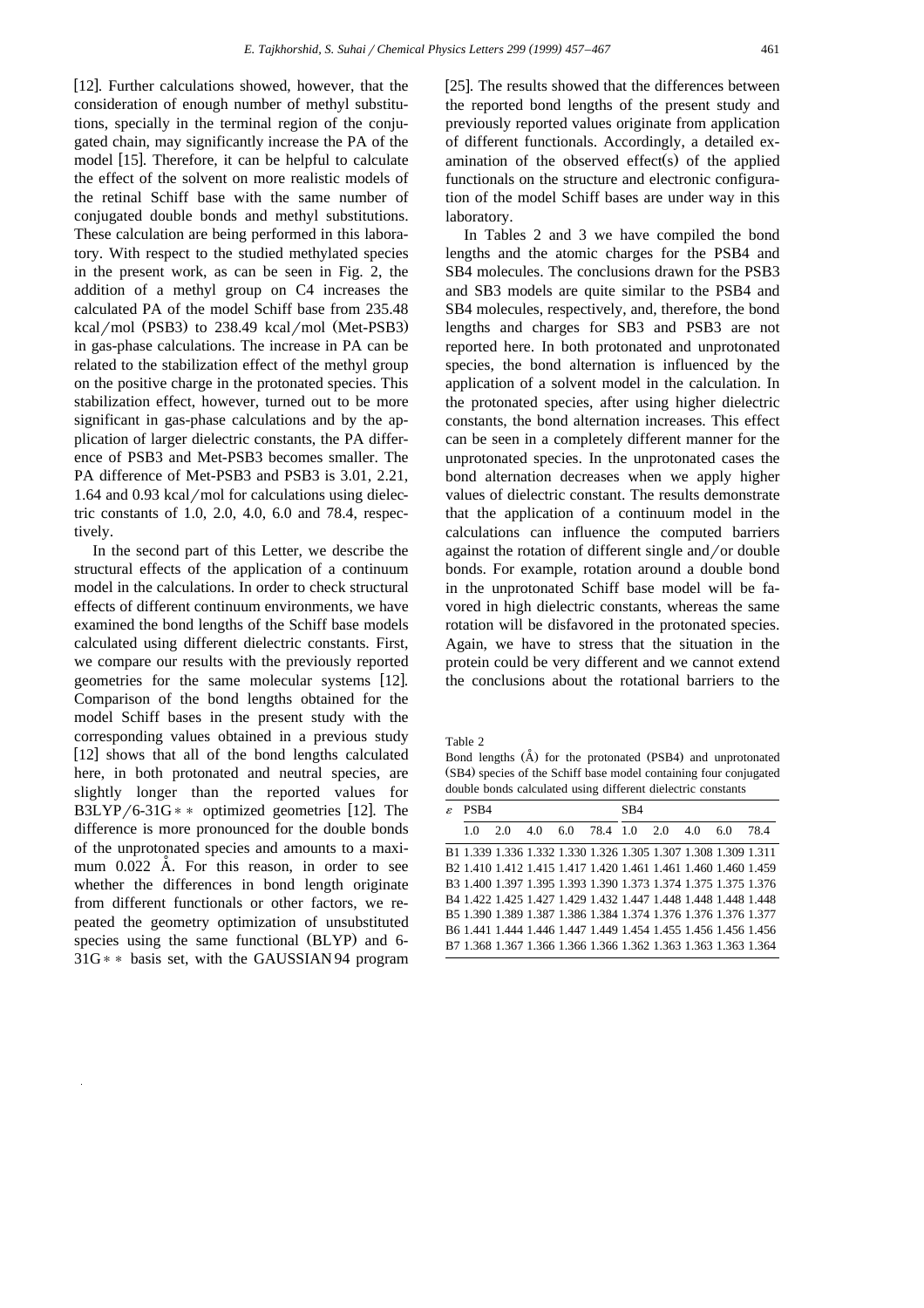Table 3

Mulliken charges (e) for the protonated (PSB4) and unprotonated (SB4) species of the Schiff base model containing four conjugated double bonds

| ε       | PSB <sub>4</sub> |      |      |      |      | SB <sub>4</sub> |         |         |         |         |
|---------|------------------|------|------|------|------|-----------------|---------|---------|---------|---------|
|         | 1.0              | 2.0  | 4.0  | 6.0  | 78.4 | 1.0             | 2.0     | 4.0     | 6.0     | 78.4    |
| $N_1$   | 0.33             | 0.35 | 0.37 | 0.38 | 0.41 | $-0.10$         | $-0.12$ | $-0.14$ | $-0.14$ | $-0.16$ |
| $C_{2}$ | 0.21             | 0.21 | 0.22 | 0.23 | 0.23 | 0.04            | 0.06    | 0.07    | 0.07    | 0.08    |
| $C_3$   | 0.01             | 0.01 | 0.01 | 0.01 | 0.01 | 0.00            | $-0.01$ | $-0.01$ | $-0.01$ | $-0.02$ |
| $C_4$   | 0.09             | 0.09 | 0.09 | 0.09 | 0.09 | 0.01            | 0.02    | 0.02    | 0.03    | 0.03    |
| $C_5$   | 0.04             | 0.04 | 0.03 | 0.03 | 0.03 | 0.00            | 0.00    | 0.00    | 0.00    | 0.00    |
| $C_6$   | 0.11             | 0.10 | 0.10 | 0.10 | 0.09 | 0.02            | 0.03    | 0.03    | 0.03    | 0.04    |
| $C_7$   | 0.10             | 0.09 | 0.09 | 0.08 | 0.08 | 0.06            | 0.05    | 0.05    | 0.05    | 0.05    |
| $C_8$   | 0.12             | 0.10 | 0.08 | 0.08 | 0.05 | $-0.04$         | $-0.03$ | $-0.03$ | $-0.02$ | $-0.02$ |

The atomic charge reported for each heavy atom includes the charge (s) of the connected hydrogen (s) to it.

case of chromophore in the protein environment. However, the results of the present study show that the application of different dielectric constants in the calculations can also influence the barriers obtained.

Opposite effects of the screening on the bond alternation of protonated and unprotonated species

can be explained by examination of the atomic charges (Table 3) and the resonance structures of PSB4 and SB4 (Fig. 3). The application of the continuum model increases the dipole moment of the molecule. However, this effect has different consequences on the weight of different mesomeric struc-



Fig. 3. The possible closed-shell mesomeric structures for PSB4 and SB4 model Schiff bases. The direction of the dipole moments calculated with respect to the center of the nuclear charge are schematically depicted using the arrows on the structures A and A', respectively.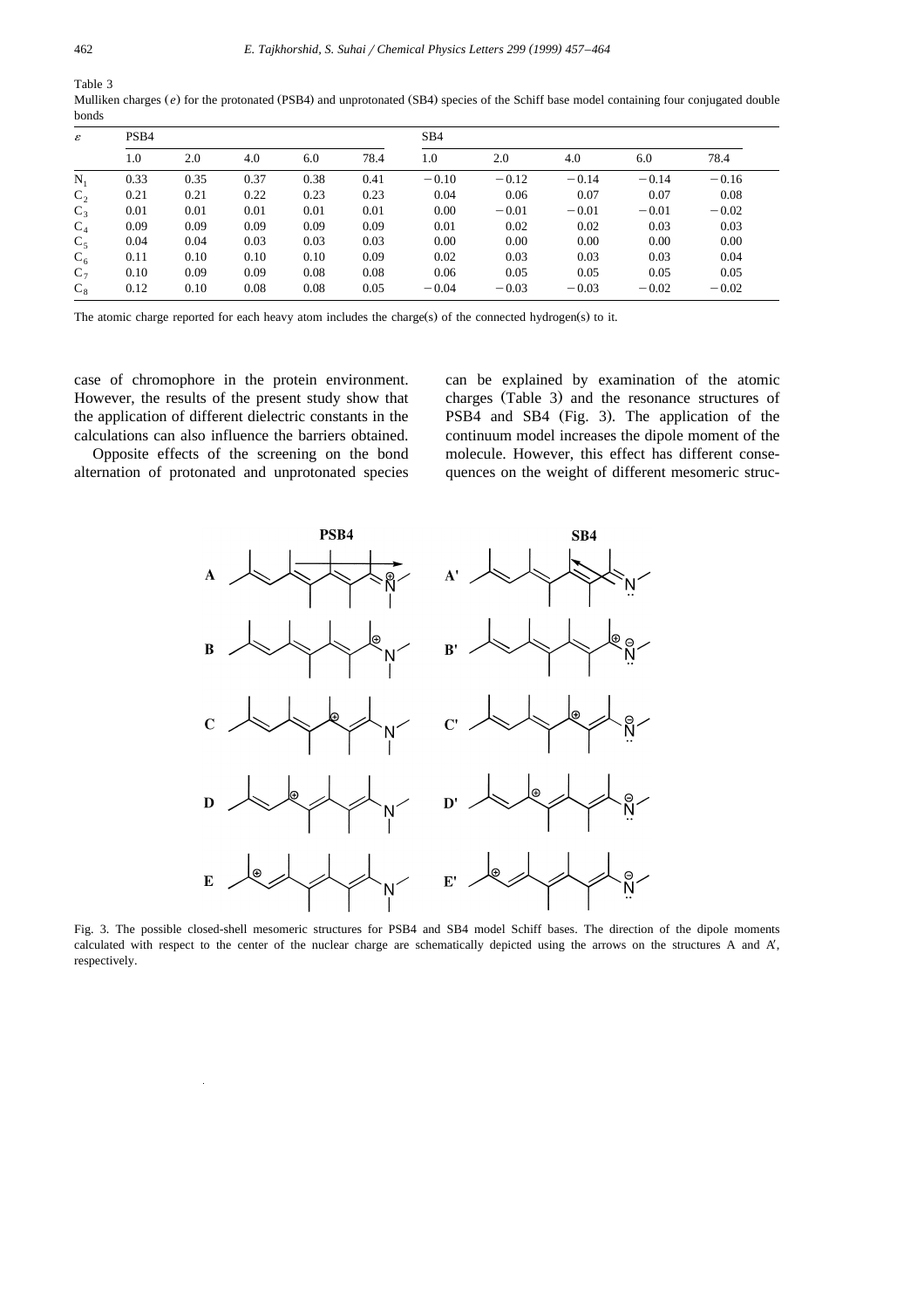tures of PSB4 and SB4 species. For the protonated species, examination of the atomic charges (Table 3). shows that, apart from the main mesomeric structure A, mesomeric structure B has the largest weight among the structures of the PSB3. Atoms  $C_2$ ,  $C_4$ ,  $C_6$ and  $C_8$  carry the formal positive charge in the mesomeric structures B–E, respectively. The calculated charge of the atom  $C_2$  is much more positive than the charges on the atoms  $C_4$ ,  $C_6$  and  $C_8$  (Table 3). Because of the coupling between the solute and the medium, the application of the solvent model increases the dipole moment, and therefore, the mesomeric structure A will have a larger weight within a solvent model as compared to a gas-phase calculation. This means that we would have a larger double bond character for the  $C=N$  bond. Correspondingly, other bonds in the main chain are also influenced. However, since the mesomeric structures A and B have the main weighting factors, most significant changes are expected to happen in the Schiff base region as is observed in the present study. The examination of the charges also confirms that mesomeric structure A has a larger weight when larger dielectric constants are used. For example, as can be seen from Table 3, the nitrogen atom carries more positive charge when we increase the applied dielectric constant in the calculations.

In the case of the unprotonated species, on the other hand, the results of the solvent model calculations differ from the protonated case in several ways. Firstly, the overall coupling of the solute and the medium is expected to be much smaller. Secondly, along with the increase of the dipole moment of the molecule, the weights of the mesomeric structures  $B'$ ,  $C'$ ,  $D'$  and  $E'$  become larger, while the weight of the main mesomeric structure  $A'$  decreases. Consequently the bond alternation of the molecule will be decreased when we use larger dielectric constants in our solvent model calculations.

Substitution of a methyl group on  $C_4$  influences the structure of the model Schiff base, as well. However, these changes cannot be considered as an overall effect on the bond alternation. The structural effects of the substituted methyl group originate mainly from its steric hindrance with the neighboring hydrogen atoms on the main chain. The most significant effects are a pronounced decrease in the  $C_3$ –  $C_4 - C_5$  bond angle (about 6.5° and 8.0° in neutral

and protonated species, respectively), an increase of about  $2-4^{\circ}$  in the neighboring bond angles of the main chain ( $C_{\text{Met}}-C_4-C_5$ ,  $C_{\text{Met}}-C_4-C_3$ ,  $C_2-C_3-C_4$ and  $C_4 - C_5 - C_6$  bond angles), and an increase of about  $0.010 - 0.022$  A in the bond length of the adjacent bonds (B3 and B4) in the main chain.

# **4. Conclusions**

We have calculated the effect of different dielectric responses of the environment on the structure and charge distribution in a few models of the retinal Schiff base chromophore. The results show that the calculated structures and proton affinities for the model Schiff bases are significantly influenced by different dielectric responses of the medium. By modeling the protein environment as a continuum model, the results show that the protein can adjust the  $pK_a$  of the chromophore, very efficiently, by modifying the screening effects in the vicinity of the retinal Schiff base and, in this way, control the process of the proton transfer. The effect of the continuum model on the bond alternation is different for protonated and unprotonated species. In higher dielectric responses of the medium, the bond alternation of a protonated species is found to be larger, whereas less bond alternation is predicted for the neutral species. Therefore, the predicted barriers to different rotations in a conjugated Schiff base molecule can also be influenced by inclusion of different screening effects into the calculations.

# **Acknowledgements**

The authors wish to thank Molecular Simulation for providing the DMOL package which was used to perform all DFT calculations.

# **References**

- [1] D. Oesterhelt, J. Tittor, E. Bamberg, J. Bioenerg. Biomembr. 24 (1992) 181.
- [2] R.A. Mathies, S.W. Lin, J.B. Ames, W.T. Pollard, Ann. Rev. Biophys. Biophys. Chem. 20 (1991) 491.
- [3] J.K. Lanyi, Biochim. Biophys. Acta 1183 (1993) 241.
- [4] G. Orlandi, K. Schulten, Chem. Phys. Lett. 64 (1979) 370.